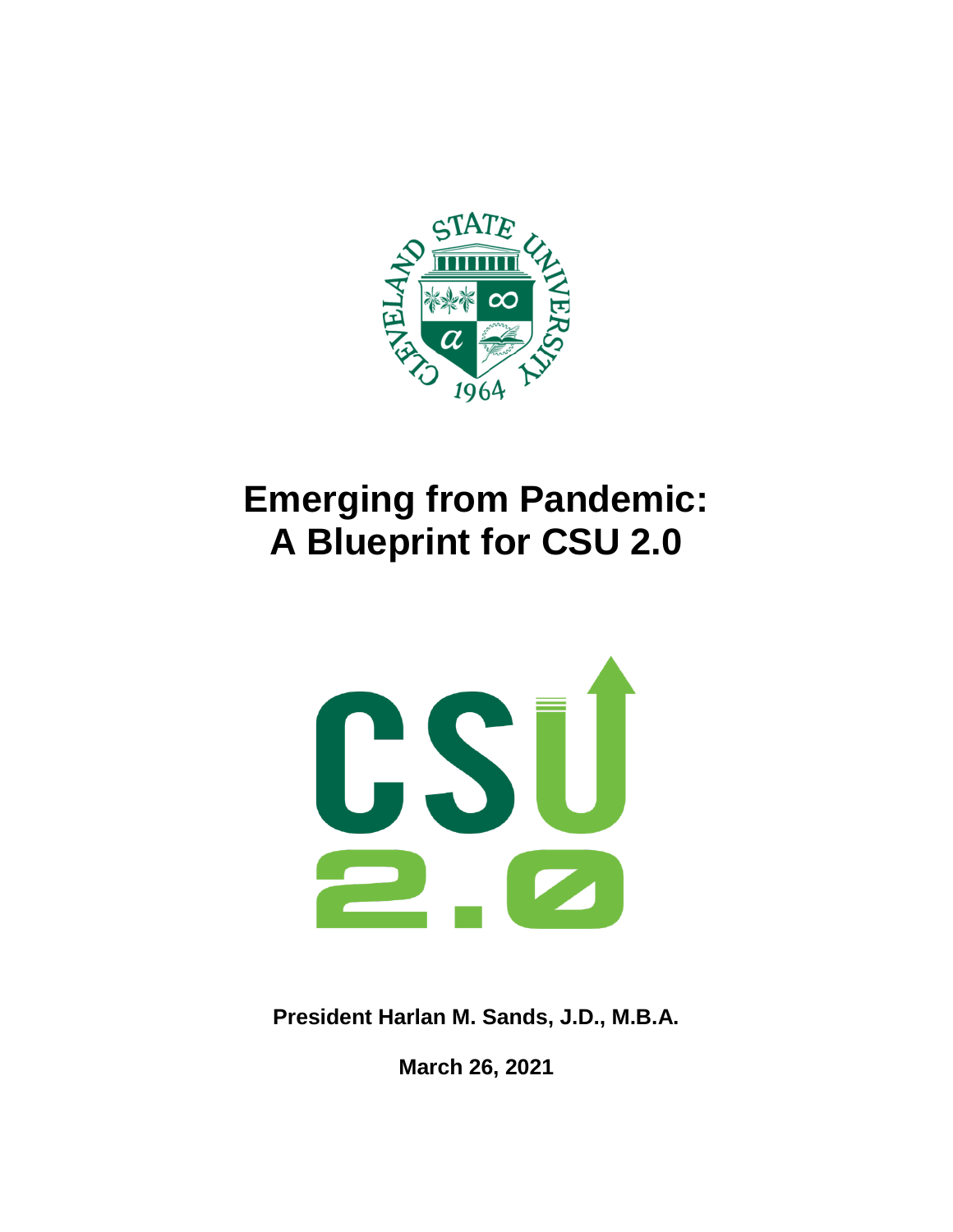

# **Introduction**

In December 2018, following an extensive process of campus-wide planning and consultation, we issued a ["Statement of Strategic](https://www.csuohio.edu/president/strategic-priorities) Priorities" summarizing seven "strategic themes" to guide the University's development over the next several years. During the two-plus years since that document was published, the entire campus community – trustees, senior administrative and faculty leadership, colleges/departments, and our individual faculty, staff and students – have worked to advance these seven themes. Our results to date are encouraging. Overall retention rates are improving and applications are up. Our financial health has been solidified. We are attracting new support from state and private sources. We are adding faculty when others are retrenching. We are not yet where we want to be, but we have much to celebrate given that we have made significant progress in a time of many challenges. Every one of our constituency groups can claim ownership over these impressive accomplishments.

CSU's current strength is especially striking when considered in the context of the coronavirus pandemic. Last spring, suddenly and unexpectedly, we were called upon to reorient our entire program to remote teaching and learning, implement new health and safety protocols, and conduct an on-campus testing effort to contain the virus. We met all these challenges. Through an evolving variety of adaptations, we have maintained, and in many instances advanced, our academic programs so our students could continue to work toward their degrees, with a larger number of on-campus classes than many of our peers. We have done this while maintaining one of the lowest on-campus COVID-19 positivity rates in the nation for urban universities, a strong signal of our CSU community's unique ability to pivot and deliver when challenges confront us.

Now, happily, we can look forward to a post-pandemic world, due to the remarkable success of our nation's scientists, pharmaceutical companies, and health care professionals working with our governmental leaders to develop and distribute effective

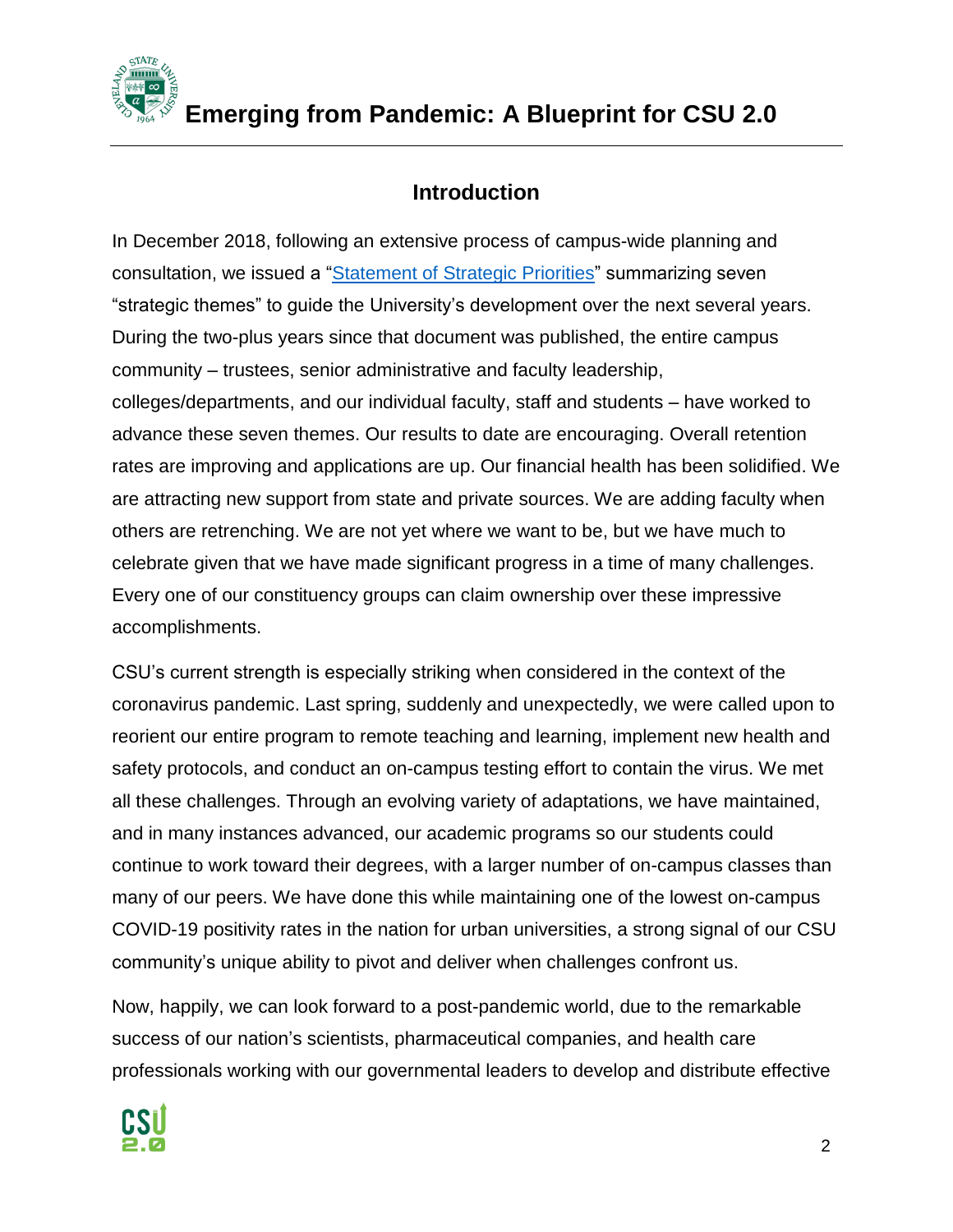

vaccines. CSU is playing a central role in leading our community through the next phase of the pandemic, with the success of our CSU-state-federal partnership to distribute 6,000 vaccines a day to Clevelanders most in need. It is our common goal that academic year 2021-22 will look much more like normal, although the impact of the pandemic will almost certainly linger, and the existence of variants creates risk of future outbreaks. Still, it is time for us to turn from the immediate task of navigating the pandemic to the welcome challenge of reviewing our path forward in light of what we have learned from both the pandemic and from our work on our Strategic Priorities over the past two years.

Last summer, we initiated a review of the December 2018 "Statement of Strategic [Priorities"](https://www.csuohio.edu/sites/default/files/Strategic%20Priorities_R7.pdf) with the goal of producing a new roadmap to guide our future work. We are calling this plan "CSU 2.0," reflecting the fact that it builds on the 2018 framework and adapts to our changing environment. This document summarizes our collective work over the past eight months to adjust our course.

# **The CSU 2.0 Planning Process**

The CSU 2.0 Planning process began with the appointment of five task forces focused on the following aspects of our work: (1) Academics (2) Administration (3) Diversity and Inclusion (4) Athletics (5) Growth/Innovation. These task forces, all of which included faculty, staff and students (see Appendix A for a full list of members), were charged to examine a range of issues within their spheres of responsibility and, by late November 2020, to report their findings and recommendations to the Executive Leadership Team, composed of the President and the university's senior administrative officers. We can all be proud of the fact that, even as we coped with launching a new school year in the midst of the pandemic, all five task forces engaged their charges with dedication and intelligence, including broad consultations with faculty and staff, who weighed in with a wealth of recommendations. In December 2020, the Executive Leadership Team began reviewing and analyzing all of their reports.

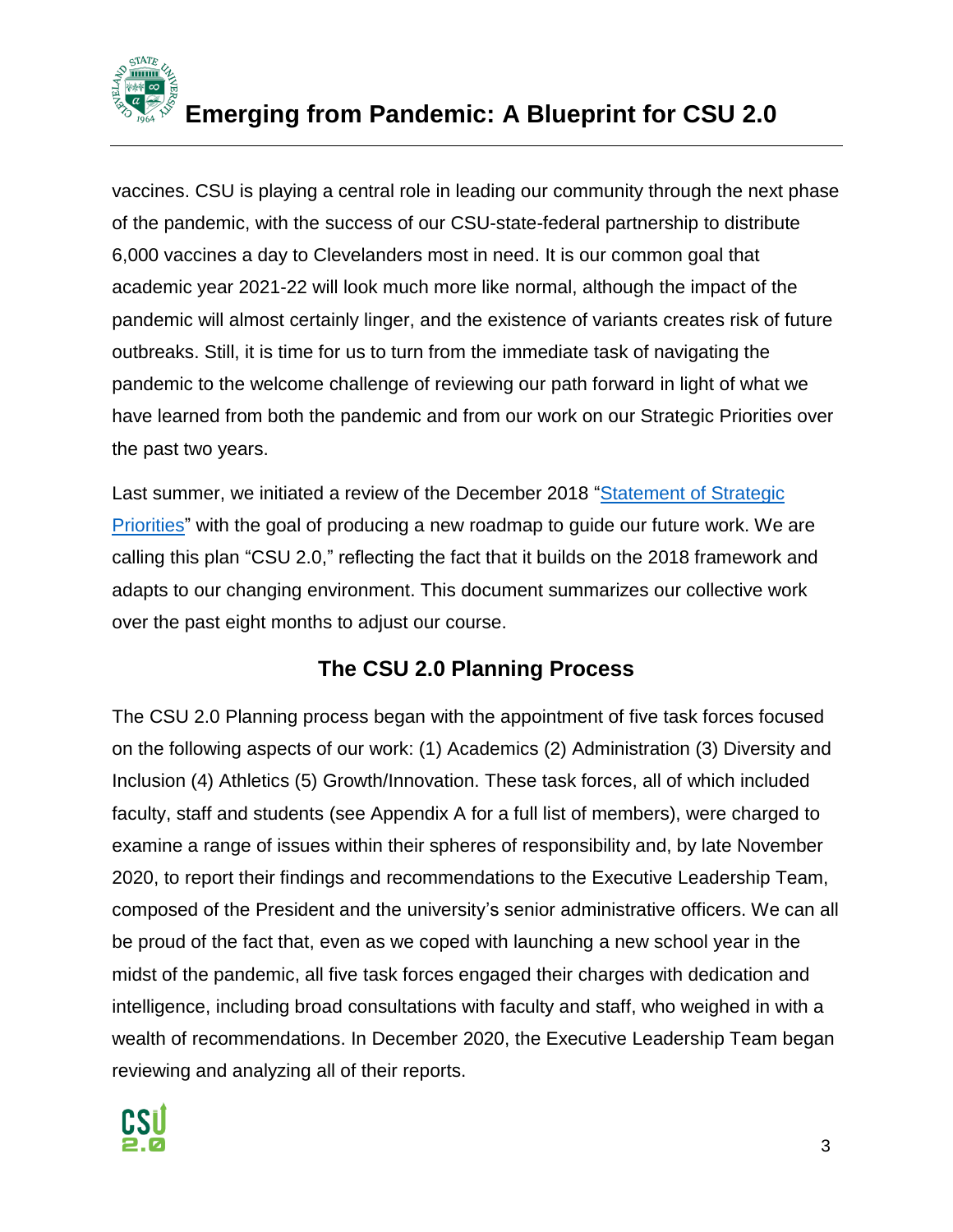

The period between December 2020 and February 2021 was devoted not only to discussions within the Executive Leadership Team but additional consultation with the campus community. In early January, the five task force reports were posted on the University's website. The Faculty Senate held a special meeting on January 13 to discuss the reports with President Harlan Sands and Provost Jianping Zhu. Each of the colleges held discussions of the reports in their faculty meetings. The President briefed the Trustees on this work at their meeting on January 21. This document represents a blueprint for our future based upon the task force reports and feedback we have received regarding them, overlaid with the thoughts and prioritizations of the executive leadership team, deans, and vice presidents on the many recommendations.

# **Revising/Updating our 2018 Strategic Themes**

One consequence of the CSU 2.0 Planning Process has been a reshaping the seven strategic themes included in the 2018 ["Statement of Strategic](https://www.csuohio.edu/sites/default/files/Strategic%20Priorities_R7.pdf) Priorities." After careful consideration, we see no need to significantly alter the substance of the seven themes – we still see them as appropriate guides for our efforts – but we want to take account of ways in which the world has changed over the past 27 months and to provide an even sharper focus for our future work. One impact of the pandemic, for example, is heightened demand that public universities like CSU drive regional job growth through new or redesigned degree programs. A second is the likelihood of increased demand for remote teaching and learning opportunities. In addition, the demographic, competitive, and state funding contexts of our work have all been affected by the pandemic. Against that background, we propose to build CSU 2.0 around the following four themes:

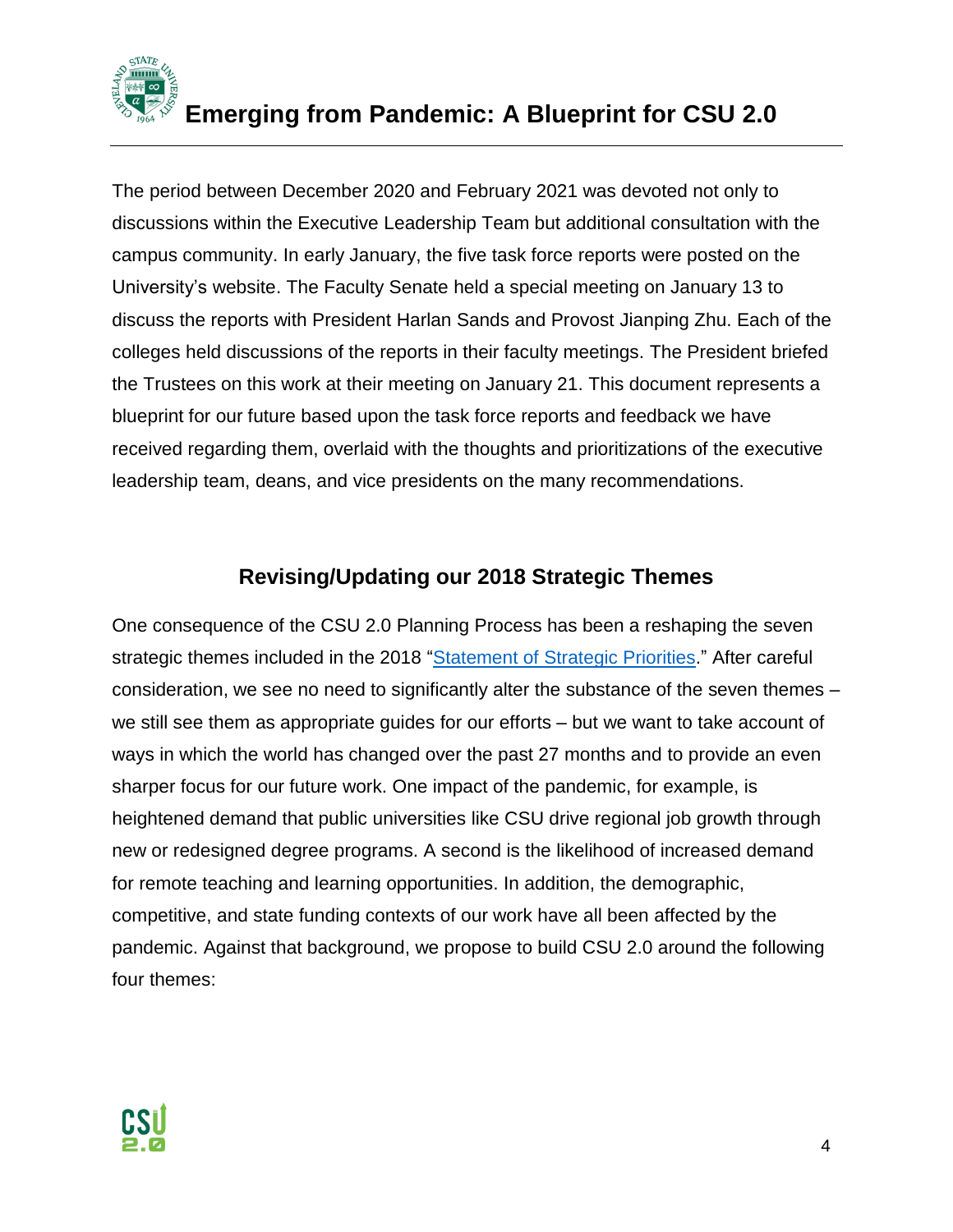

# **CSU 2.0 Theme 1: Seek Distinction as a Leading Public Urban Research University**

This theme is about two things: our academic standing as a national research university and our character as a public urban university. We aspire to be best-in-class, and we frame that aspiration in terms of our special mission, which influences the character of our educational programs, our research, and our relationship to the community of which we are a part.

# **CSU 2.0 Theme 2: Differentiate on Student Success and Engaged Learning**

This theme makes it clear that, even as we value our work and our standing as a research university, the education and success of our students is our number one priority. "Engaged Learning" is our homegrown approach to education that draws on the latest research on high-impact pedagogical practices while linking classroom experience to preparation for the workplace and life after college.

# **CSU 2.0 Theme 3: Strengthen Anchor Mission/Become Beacon Institution**

An urban university frames its mission in terms of the needs of the metropolitan community and region it serves. We are an "anchor" institution because we are committed to this place, and we understand that we exist to improve the community in which we are embedded. Our collective impact on the Cleveland area over 56-plus years brands us as an "anchor" institution and positions us – now – to broaden our reach. As we pursue excellence in education and research, we will also become a "beacon" institution, enrolling talented students and recruiting gifted faculty not only from our region but nationally and internationally. In this we will be greatly aided by the attractions of Cleveland, Ohio's premier metropolitan center, with its cultural riches and economic opportunities.

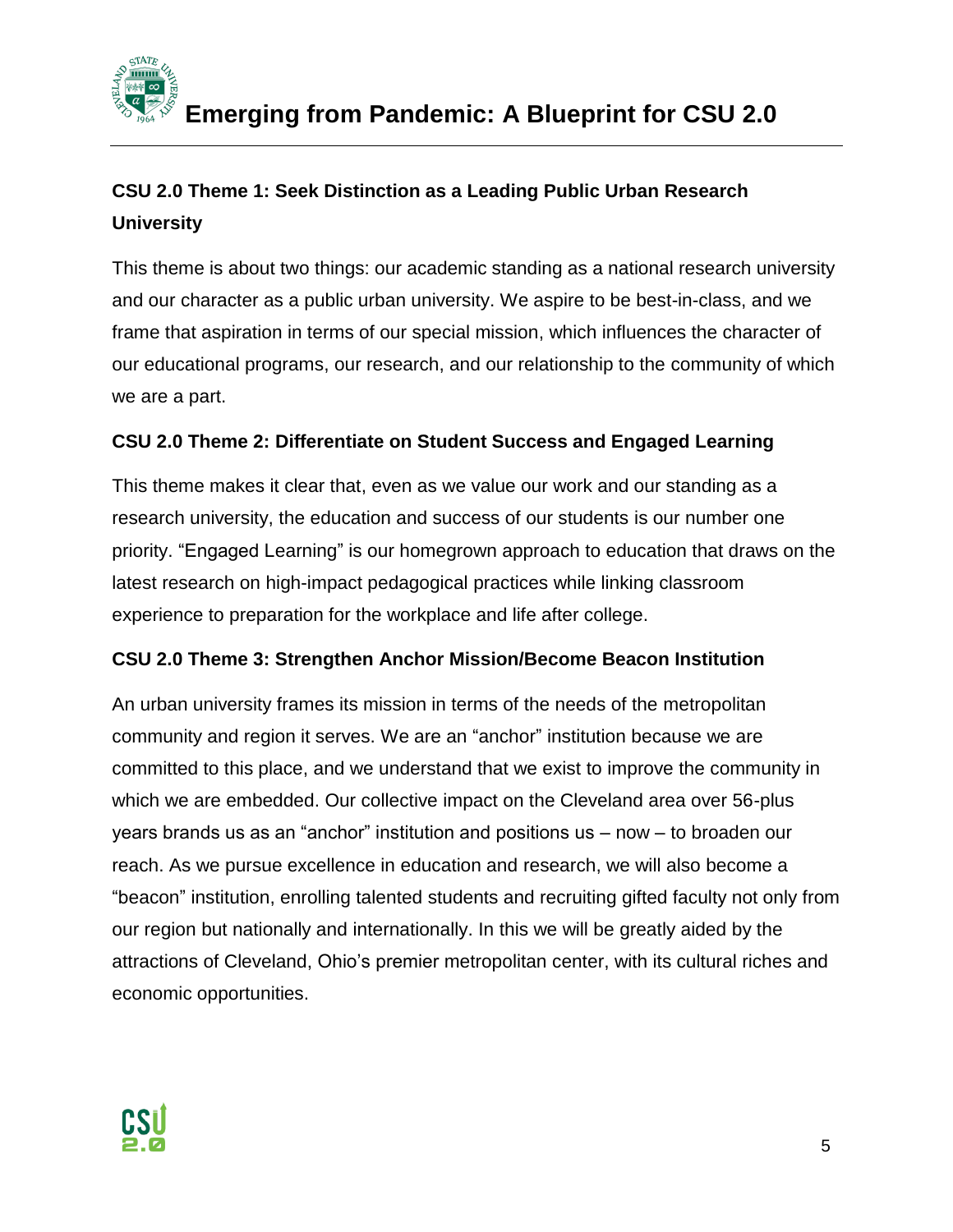

# **CSU 2.0 Theme 4: Build Financial Strength/Strengthen Campus Community**

We must be strong both financially and organizationally if we are to achieve our other goals. We build financial strength because we know it is essential to accomplish our mission. We seek to strengthen our community because only the inspired efforts of our people – faculty and staff, collectively and individually – can accomplish our goals.

The remainder of this document outlines steps we propose to take to accomplish the goals embedded in the four CSU 2.0 themes.

# **Pursuing our Strategic Themes**

**CSU 2.0 Theme 1: Seek Distinction as a Leading Public Urban Research University**

# **Priority 1: Strengthen our Faculty**

**We will enrich the full-time faculty by 200 new and replacement appointments over the next five years, bringing our faculty strength from 500 to between 600 and 625.** This will give us the opportunity to deepen intellectual resources across the entire university while building clusters of special strength in high-priority fields such as health and biomedical science, data analytics, cybersecurity, smart and sustainable manufacturing, computer science, information science and applied social sciences. In connection with this growth, we will set a national example for prioritizing diversity and inclusion both in hiring and in professional advancement. The additional faculty, combined with projected enrollment growth (See Theme 3, Priority 4), should maintain our student/faculty ratio at 17 to 1.

CSU will seek to enrich faculty total compensation (including benefits) commensurate with the enrollment and financial successes of the university. In addition, CSU will establish financial incentive plans that align university and college performance to recognize faculty contributions. (See also Theme 4, Priority 5)

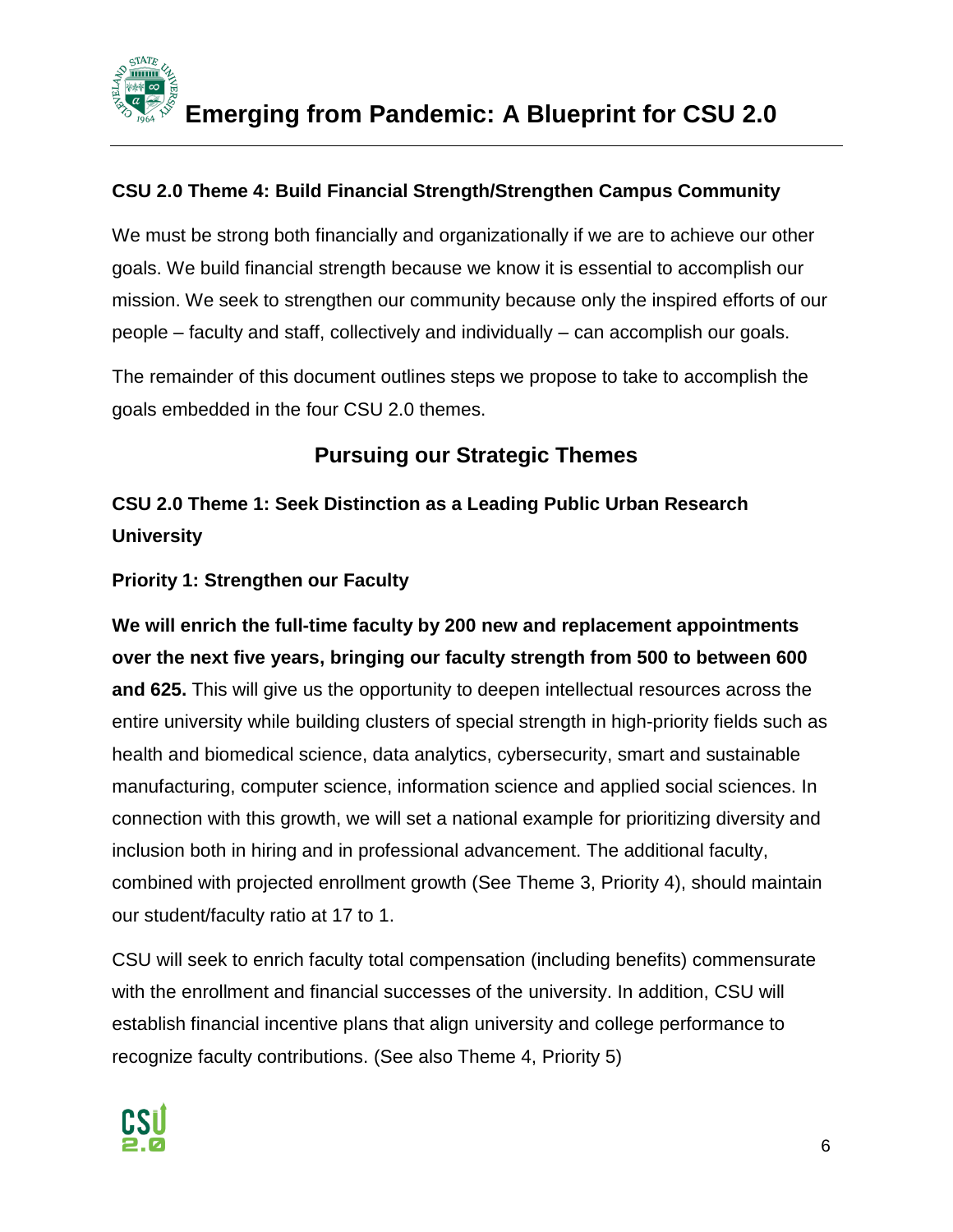

# **Priority 2: Invest in Research**

We will increase university research expenditures from the current level of \$30 million annually to \$50 million annually by 2025. To accomplish this, we will prioritize attracting new faculty with high promise of research productivity. **We plan to invest \$20 million over the next five years to recruit faculty, fund faculty startups and research lab infrastructure, and provide seed funding.** As part of this effort, we will create a new Urban Public Health Institute supported by a research fund to address significant research challenges related to community health concerns. More broadly, we will develop industrial, community and business partnerships, such as the CSU-CWRU Internet of Things Collaborative, that will lead to joint research projects that directly impact Cleveland and the region.

# **Priority 3: Realign our Colleges**

**We propose to realign the current structure of CSU's colleges to better reflect our unique strengths, create recruiting and investment opportunities, streamline administrative support, and reduce administrative costs where possible**. The Academic Task Force thought carefully about this matter and recommended several possibilities for consideration.

After extensive consultation following the issuance of the task force's interim and final reports, we are recommending a slightly modified version of Option 2 in the final report. This option leaves the current Colleges of Law, Engineering and Business unchanged, while realigning and expanding three colleges: A newly organized College of Health Professions; an enhanced College of Urban Affairs, Social Sciences and Education; and a reconstituted College of Arts and Sciences. A detailed summary of the units to be included in each of these colleges can be found in Appendix B.

A focused College of Health Professions is a natural for us. It builds on our strength in a wide range of health-related fields and fosters heightened interactions among both

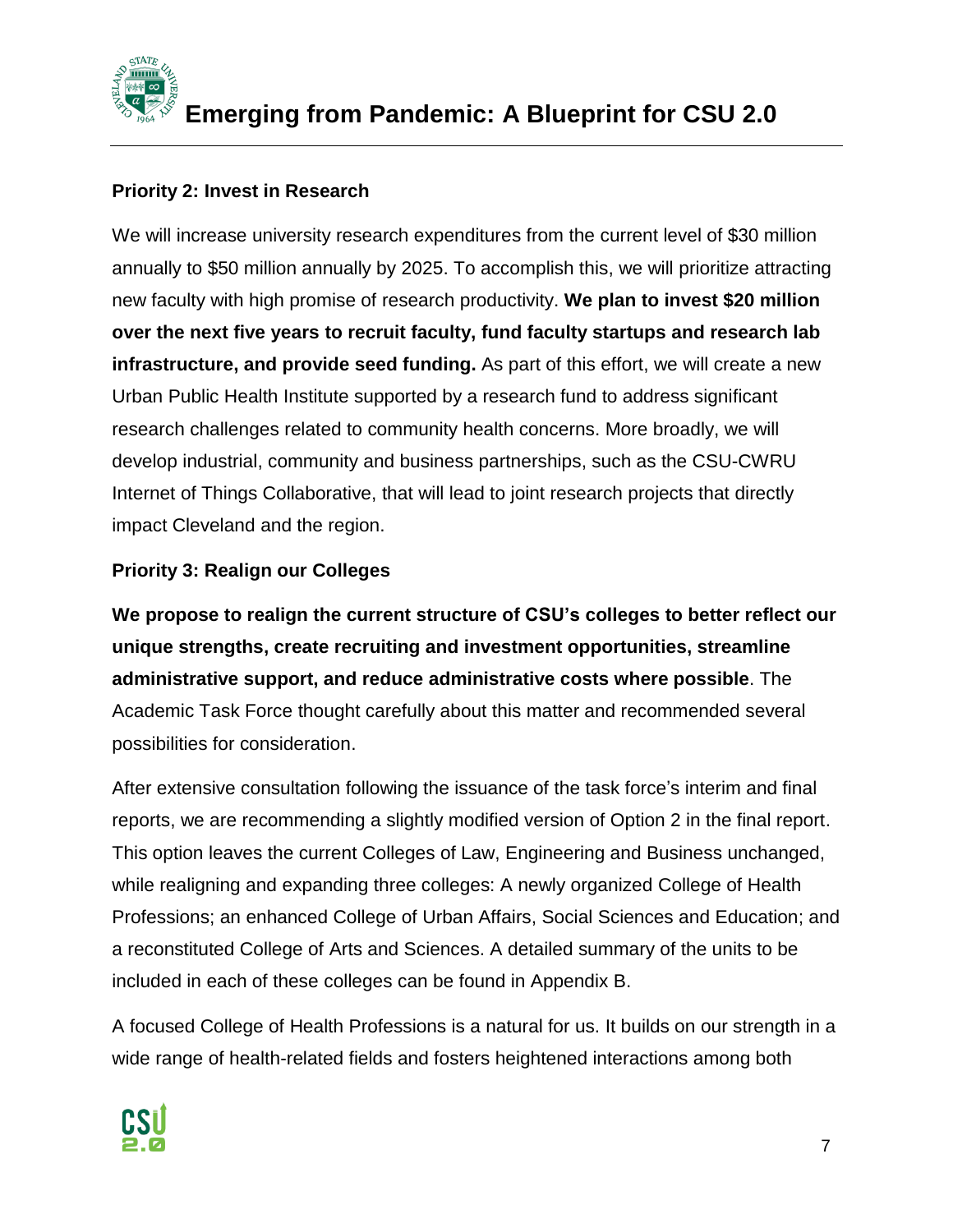

students and faculty in these disciplines. It links us to the city's world class health care providers. It offers us an opportunity for genuine distinction among the nation's urban universities. To maximize all of these benefits, we need to explicitly brand ourselves as a university with a special emphasis on health in an urban context. Having a College of Health Professions will help us do that.

Urban Affairs, Social Sciences, and Education are additional natural emphases in our self-presentation as we seek distinction as a specifically urban university. We already have a College of Urban Affairs that houses nationally ranked programs. By bringing the social sciences into this expanded college, we add intellectual depth in the basic academic disciplines to our exiting strength in urban policy. Including our education and human services programs in this mix provides a valuable additional dimension as we seek to amplify our ability to address Cleveland and Northeast Ohio's urban challenges. There is no more pressing urban issue than the quality of city schools, and our current College of Education and Human Services already has an urban focus in its teacher preparation programs and its well-regarded doctoral program in Urban Education and Masters' Programs in urban Leadership and Counseling.

A College of Arts and Sciences is the traditional centerpiece of our nation's greatest universities. There are other models for organizing the liberal arts and the sciences in a university setting, but none that are as widely recognized or as clearly associated with quality as a college that embodies both. This expanded college will strengthen our academic brand. At the same time, it will bring together disciplines that shape our program of general education, the heart and soul of undergraduate study. As we deepen our commitment to research in both the sciences and the humanities – a central element of CSU 2.0 – we will add to our standing as a student-centered research university with the educational and reputational benefits inherent in housing these basic disciplines in a single collegiate unit.

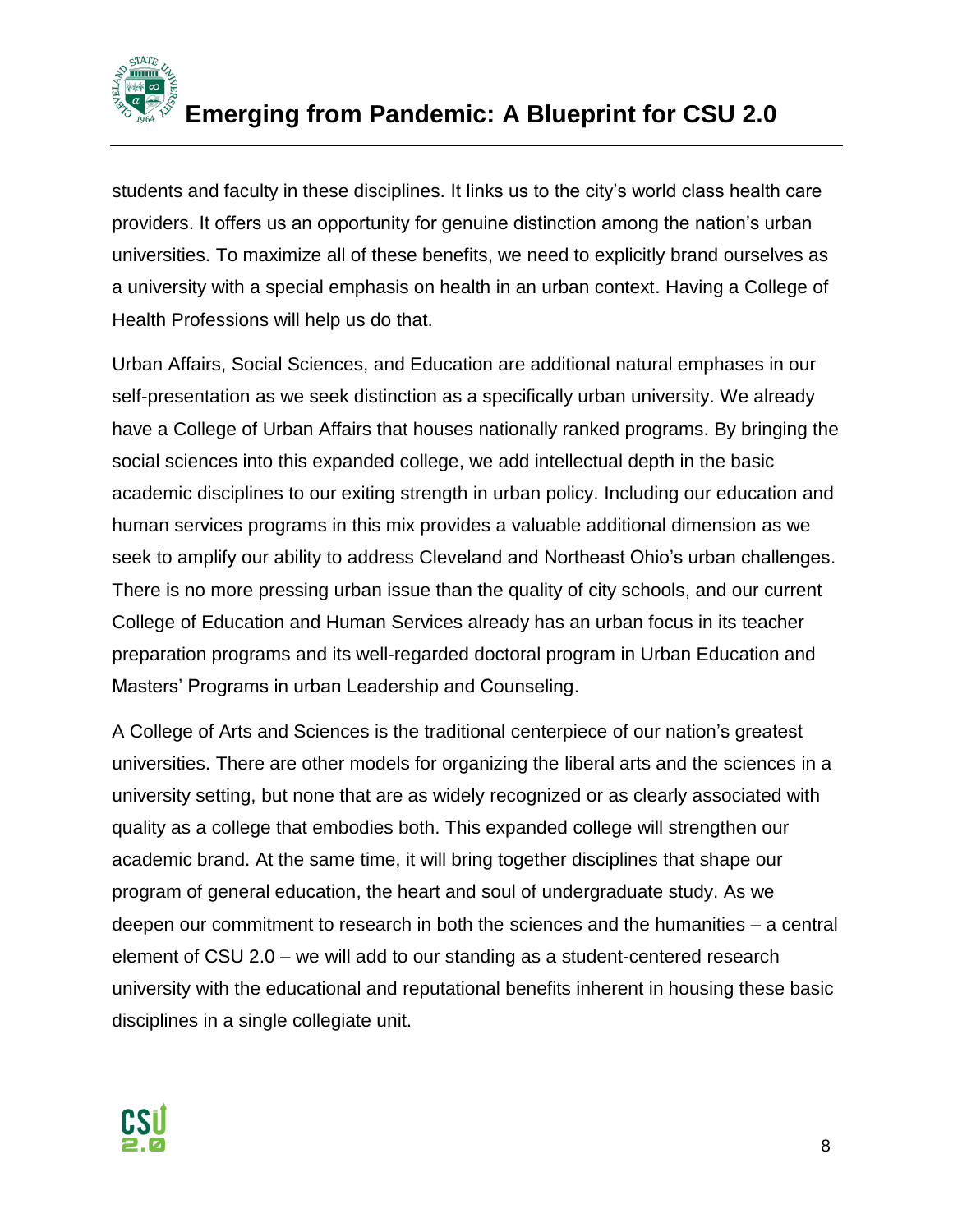

#### **Priority 4: Build World-Class Programs**

**We will build 2-3 world-class, ranked programs in fields like data analytics/data science, computer sciences and information systems, and smart/sustainable manufacturing by bringing together resources from Health, Engineering, Business and Law.** We will build on the highly ranked City Management and Policy program by adding strength from the social sciences and investing in faculty and community partnerships. We will continue to support the Center for Gene Regulation in Health and Disease with the goal of making it one of the premier biomedical research centers in the country within five years.

#### **CSU 2.0 Theme 2: Differentiate on Student Success/Engaged Learning**

#### **Priority 1: Enhance student support**

**Over the next five years CSU will work to increase our fall-to-fall retention rate and 6-year graduation rate to 80% and 60%, respectively.** We will seek to raise external funding to support this effort, and we will continue to reallocate funding, when possible, to direct student support that drives progression and graduation. At the center of this initiative will be the development of a cradle-to-career student support system to serve both our residential and our commuter students. As part of this we will continue to integrate the offices of admissions, registration, advising, financial aid and career services to ensure a seamless pathway for students during their time at CSU. This effort will also include reinventing advising/degree pathway coaching using technology and building our current mentoring/coaching effort to scale. In this, we will be informed by lessons learned during the pandemic about supporting students working remotely at least some of the time. Finally, we will create an Office of Career Development and Exploration that will advance efforts to put students on career pathways earlier in their academic careers.

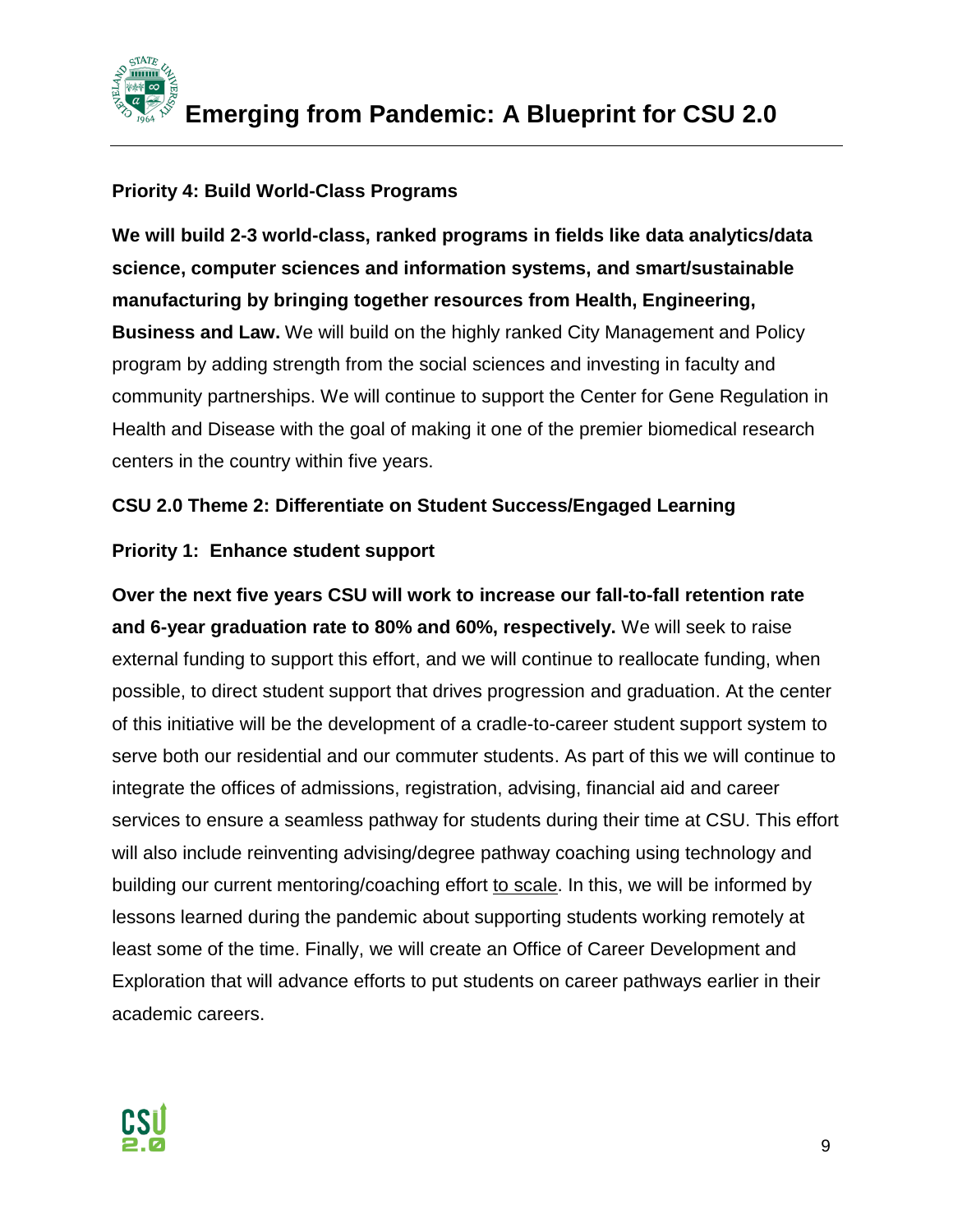

# **Priority 2: Invest in Pre-Enrollment Programming**

**As part of our cradle-to-career approach to student support, we will invest in helping potential students prepare for CSU.** We currently offer a Summer Transition and Enrichment Program (STEP) to help admitted students get ready for college. Participants in this program have been 7% to 12% more likely than non-participants with similar profiles to persist into their sophomore and junior years. We plan to significantly expand this program to include all students who can benefit from it, while also introducing a residential component to the program and integrating it with other summer programs, such as the Cleveland Math Corps and Operation STEM, to form a comprehensive initiative that expands CSU's pipeline of potential undergraduates. Further, we will intensify our outreach to the region's community colleges and high schools. We are mindful that high school students lost precious educational time during the pandemic and will adapt our pre-enrollment programing to reflect this reality.

#### **Priority 3: Expand Residential Opportunities**

**Over the next five years we will work to double the percentage of students living on campus from 10% to 20%, creating a residential student community of 3,000 students.** As an urban institution, CSU will always welcome commuting students, but we also know that living on campus correlates with a heightened probability of successful completion, and we want to make this opportunity as widely available as possible. To advance the number of students we can support financially so they can live on campus in a special community, we plan to build upon the successful Parker Hannifin Living Learning Community, which now serves 60 students, through a combination of resource reallocation and fundraising. Living Learning Communities have been shown to enhance retention. The entire first cohort of 30 students in Parker Hannifin returned for their sophomore year.

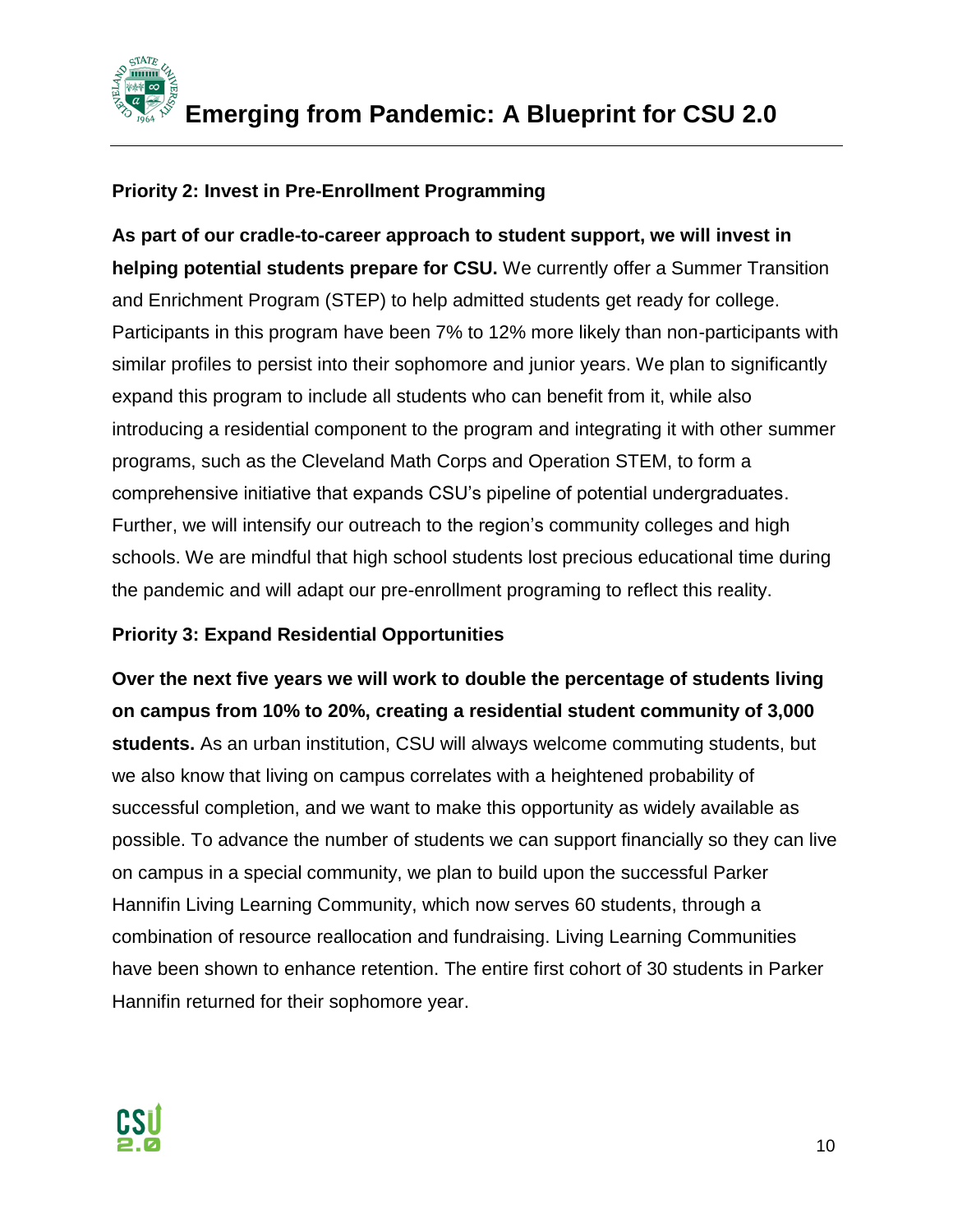

# **Priority 4: Increase Financial Aid**

We plan to continue to invest in need-based financial aid and adjust the mix of our need-based and merit-based scholarship programs in response to changing student needs. For many CSU students, financial constraints pose a major barrier to persistence and completion. Although it is often difficult to meet 100% of our students' need, we are determined to reduce the likelihood that financial challenges prevent student progression and retention.

#### **Priority 5: Build Out the Co-Op Promise and Strengthen Career Preparation**

**Our long-term goal is to make at least one paid internship or co-op experience available to every CSU student who wants one.** Over the next five years we will invest significantly to advance this goal. These investments will be used to create a new co-op one-stop shop/corporate connector program that will enable students to communicate directly with Cleveland businesses about paid co-op opportunities. Included in this plan will be funding for faculty support, student salaries and job development-related activities. We will also pursue the recommendation of the Academic Task Force to make professional preparation a general education skill area and recommend requiring all majors to include some form of internship or co-op placement as an elective option.

#### **Priority 6: Address Disparities in Student Outcomes**

As is the case at many colleges and universities, academic outcomes for students of color at CSU tend to lag behind those for majority students. CSU aspires to be a leader in closing these achievement gaps, and we have already significantly improved  $1<sup>st</sup>$  year retention rates among underrepresented minorities. The next step in this direction, as recommended by the Diversity, Equity and Inclusion Task Force, must be an **in-depth analysis of these disparities with a view toward identifying patterns and relationships that will help us further understand them and address them.** 

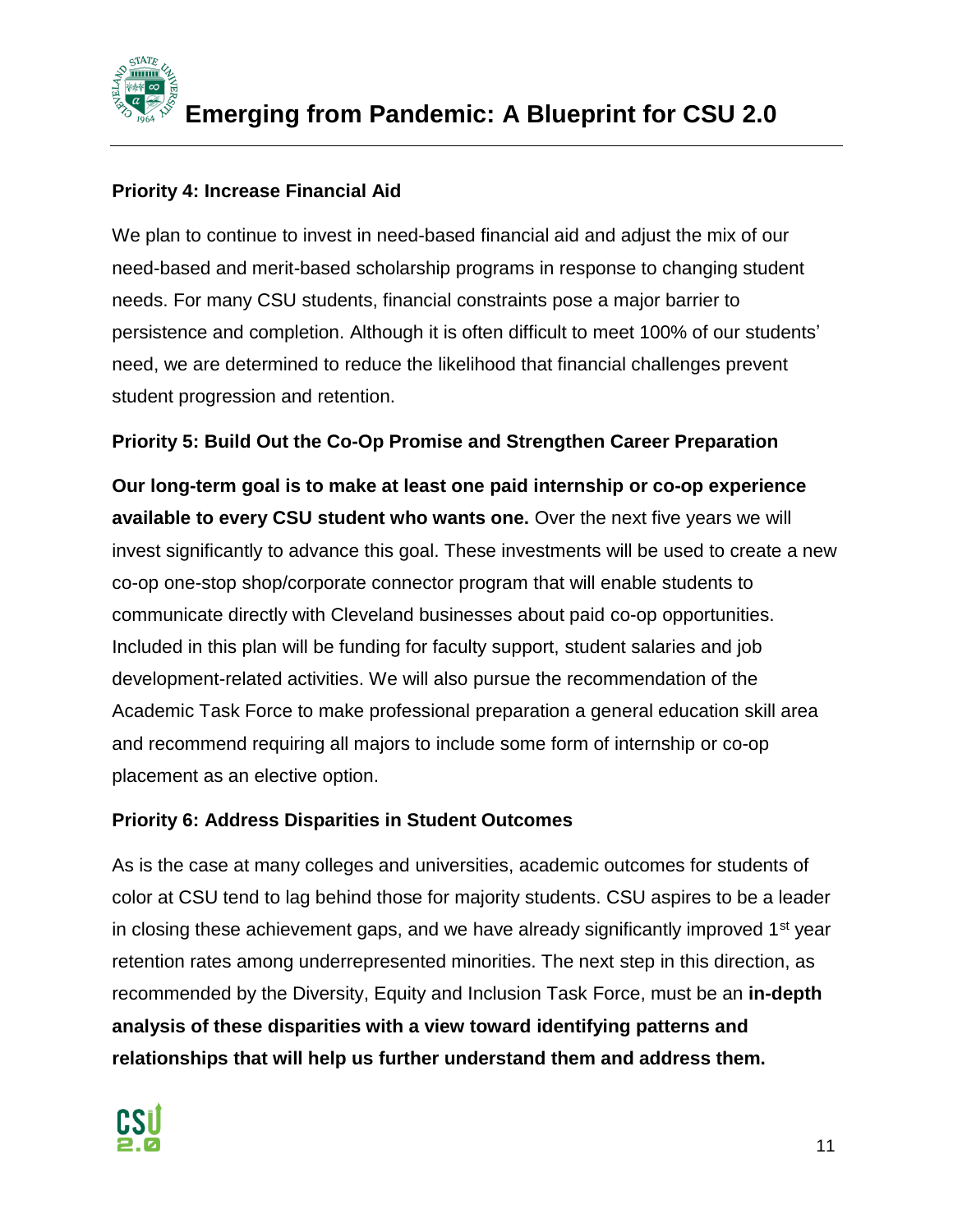

Undertaking this kind of work analysis across the entire university will be a high priority within CSU 2.0.

# **Priority 7: Review and Update Curricula**

**We will partner with college and faculty leadership to review and update curricula to reflect pedagogic and external changes to ensure currency, relevance, and efficiency.** This effort will focus on: reviewing general education course offerings and core courses required for majors, streamlining degree pathways, developing certificates and minors that broaden students' knowledge base and/or skill sets, and establishing new degree programs that meet workforce and societal needs. We also plan to experiment with non-residential learning communities, which have been shown to have some of the same benefits with respect to retention as residential models. This is another arena where we can learn from our experience during the pandemic, especially with respect to the benefits of programs that involve a component of remote learning or remote instruction.

# **CSU 2.0 Theme 3: Strengthen Anchor Mission/Become Beacon Institution**

# **Priority 1: Emphasize Workforce Development**

**CSU will build out degree programs focused on meeting emerging workforce needs and align resources accordingly.** This effort includes hiring clusters of faculty in fields related to regional and national economic needs (See Theme 1, Priority 1) including health care, data analytics and cybersecurity, smart and sustainable manufacturing and applied social sciences.

# **Priority 2: Support Research Related to Regional Needs**

**As we grow our research capabilities over the next five years and plan to invest \$20 million to support promising research initiatives (See Theme 1, Priority 2), we will give special attention to work that addresses the economic needs and social** 

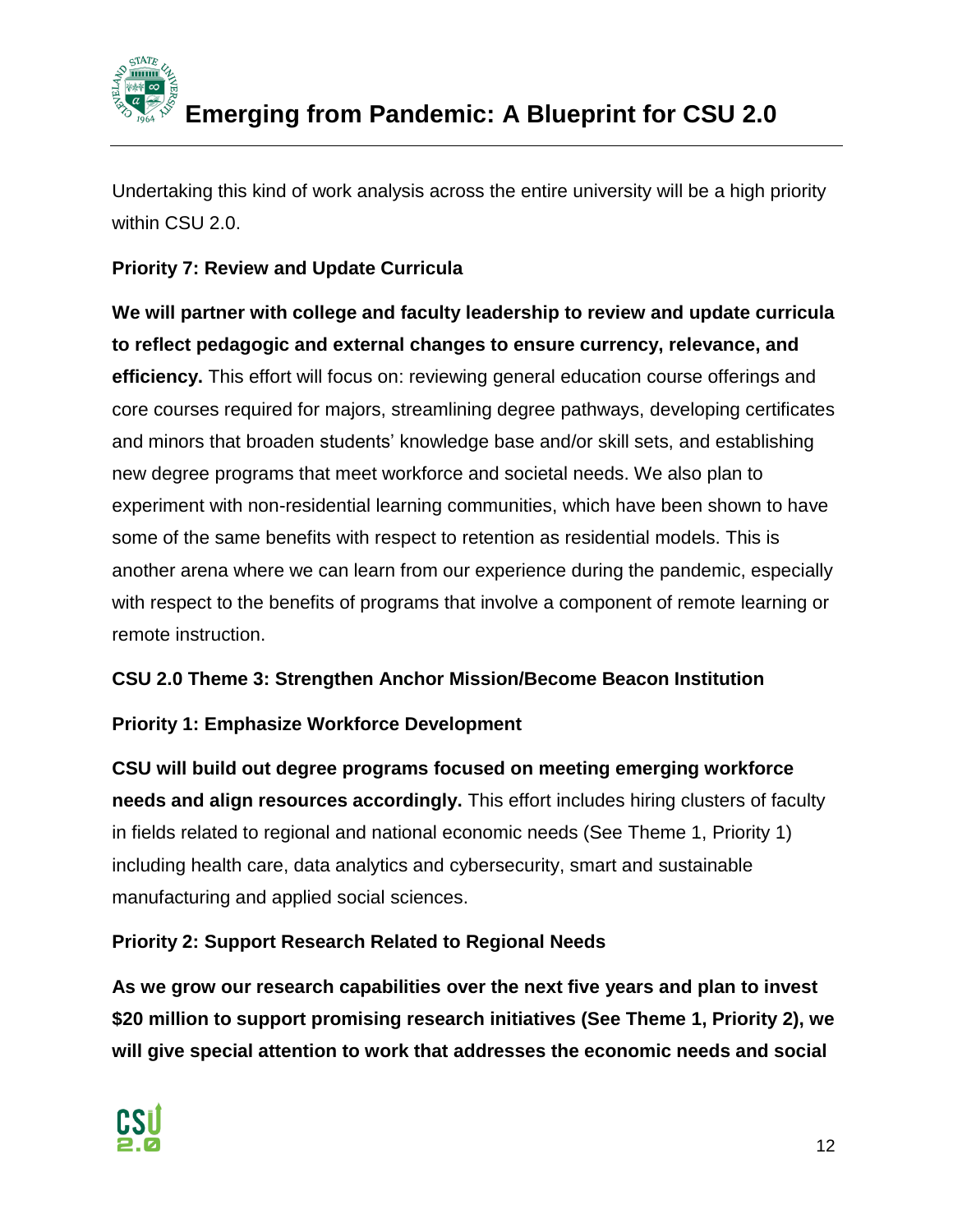

**and cultural challenges of our metropolitan and regional communities.** This theme will be encouraged across all the university's colleges as appropriate to the diversity of our disciplines. The expanded Colleges of Health Professions and Urban Affairs, Social Sciences, and Education will be charged to give priority to work in these areas.

# **Priority 3: Lead State-sponsored Effort to Promote Health Care and IT Industries**

CSU has been designated by the JobsOhio initiative as the lead public higher education partner in a five-member consortium focused on making Northeast Ohio and the state more attractive to business and more competitive in the health care and IT sectors. The consortium represents a \$565 million effort focused on research, training and talent development in post-pandemic urban health care, emerging technologies, life sciences, data-intensive fields, emerging biological threats and epidemiology. As part of the collaboration, CSU will receive \$20 million to create a higher education pathway initiative to double the number of graduates in 19 STEM fields.

#### **Priority 4: Grow Enrollments to 20,000 by 2025**

**We are establishing a goal of 20,000 total enrollments by 2025, an increase of 4,500 students.** We will accomplish this in part by attracting students from beyond Northeast Ohio, both nationally and internationally. Three primary initiatives will carry this effort forward. First, CSU Global, which we plan to grow to 1,500 international students over the next five years. Second, we will create a new, branded, centrally promoted and coordinated "CSU Online" effort to add 1,500 students over the same period. At the same time, we will increase enrollments from our immediate region through several initiatives. We anticipate the JobsOhio Initiative will grow our enrollments in the 19 designated fields by 1,500 students (see Priority 3, above). We also plan to expand the honors program. Finally, we will increase our efforts to attract non-traditional students though such programs as "Finish Your Degree Here," as well as degree and non-degree programs for working adults, sometimes though partnerships with employers. For graduate programs, we will focus on expanding those keyed to the

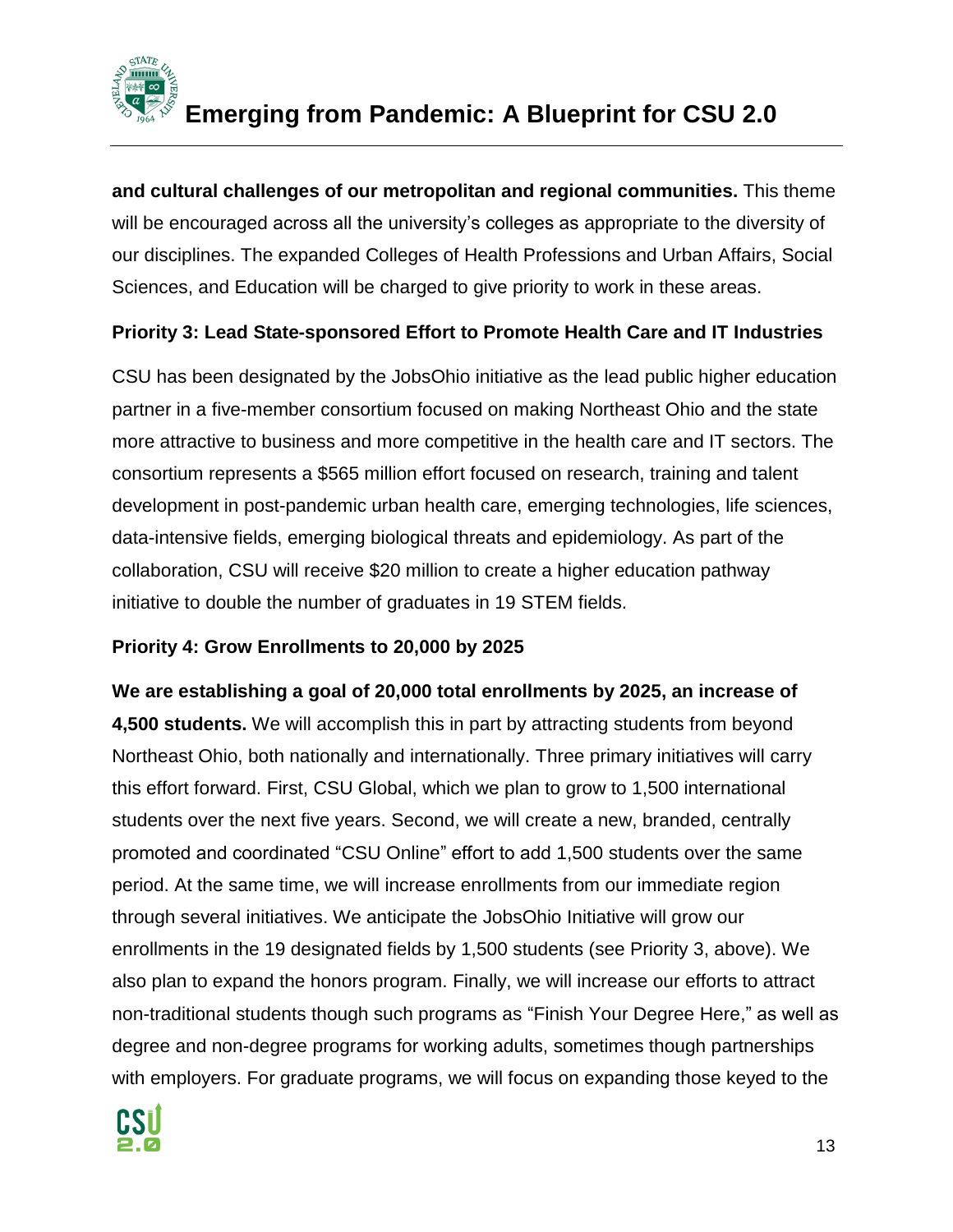

regional labor market. Finally, we will redesign undergraduate recruiting to integrate modern business intelligence and marketing practices.

# **Priority 5: Develop Public/Private Partnerships**

As an "anchor" institution, our goal is to engage actively with peer institutions and organizations throughout our region to make Northeast Ohio more attractive as a place to live, work and do business. We will work actively with our local community to provide support and share our resources. Our leadership of the state-sponsored, five-institution consortium (See Priority 3 above) reflects this spirit, as does our relationship with Playhouse Square. We intend to expand these partnerships as we develop our campus Master Plan as well as our residential, dining and athletic facilities. We plan to create special spaces to host public/private connections.

# **CSU 2.0 Theme 4: Build Financial Strength/Strengthen Campus Community**

Adding 4,500 students (See Theme 3, Priority 4) will generate significant new revenue for CSU. So will improving retention rates (See Theme 2, Priority 1). Growing research funding (See Theme 1, Priority 2) will also bring in new resources. In addition to these initiatives, we plan to undertake several specific cost-saving and revenue enhancing measures, as specified below, to eliminate any structural budget deficit, and continue to build upon the strong foundation we have established for future growth.

# **Priority 1: Reduce Administrative Expenditures Across the University by \$2 Million Annually**

Based on recommendations from the Administrative Task Force, the university will identify opportunities to potentially reduce administrative expenditures by up to \$2 million annually across all organizational and operational structures over the next five years. We will conduct a full asset review to determine which structures/operations could benefit from a different operating modality, and will explore ways to better service

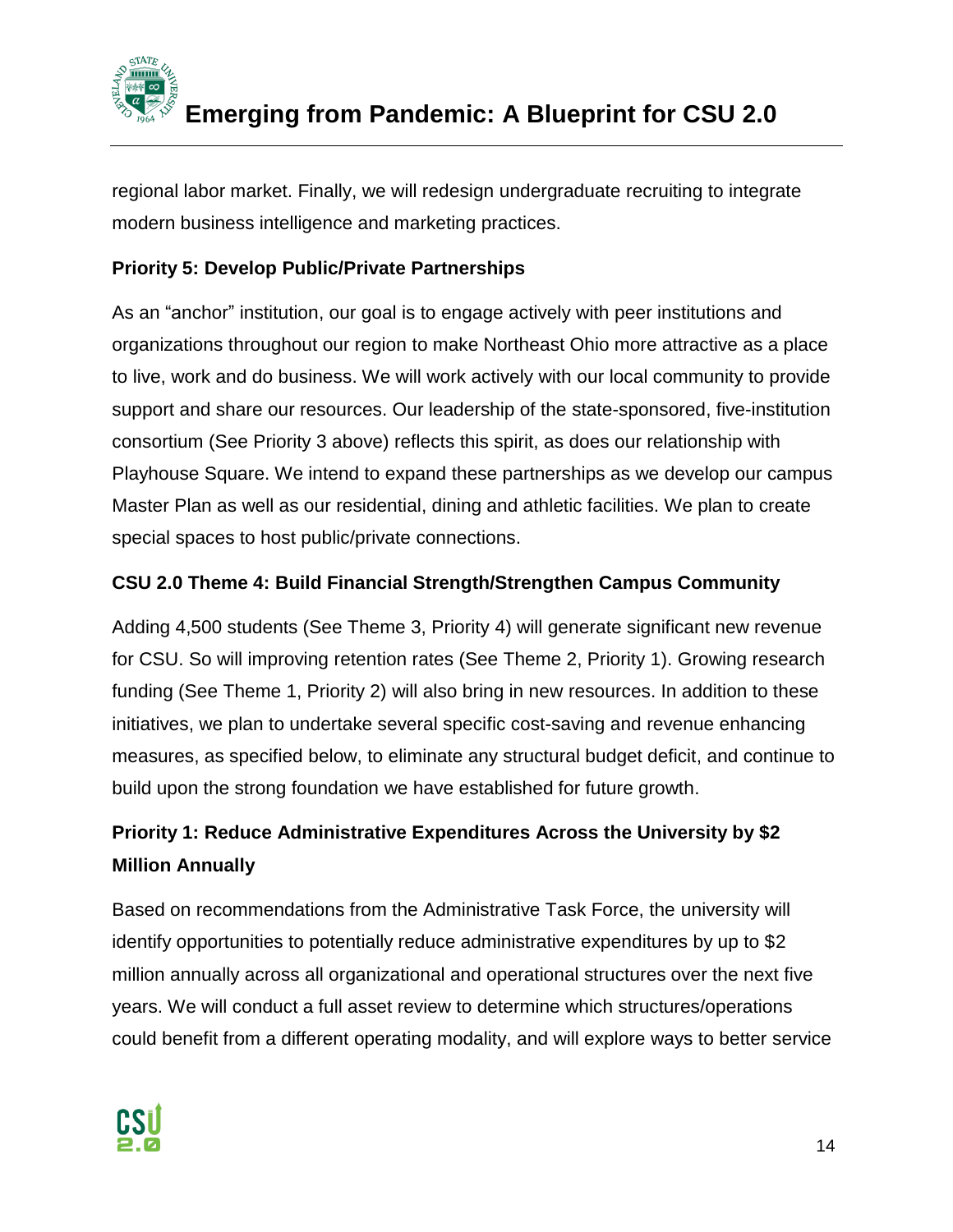

our students, faculty and staff. Any workforce restructuring will be accomplished, when possible, through attrition and retirement incentives.

# **Priority 2: Restructure Our Athletics Programs**

To preserve our current presence and footprint in Division I and continue to attract student-athletes who are drawn to CSU, we, like many universities, must reduce the net cost of our athletics programs. The Athletics Task Force focused on achieving this goal while finding ways to enhance both external and enrollment-based revenue generation, support strategic investments, and use the athletics infrastructure to support enrollment growth, enhance the student experience and strengthen community partnerships. Through a variety of administrative adjustments, and some reductions in athletic scholarships, the Athletics Task Force has identified \$1.5 million in potential phased-in yearly savings. Even with these savings, the Task Force believes it will be possible to introduce additional sports programs and sponsored student activities, some of which should generate revenue and support enrollment growth.

#### **Priority 3: Reduce Academic Unit Expenditures by \$1 Million Annually**

Our proposed realignment of colleges (see Theme 1, Priority 3), based upon estimates provided by the Academic Task Force, projects a reduction in administrative costs of \$1.6 - \$2.5 million. This will result from reducing the number of deans, associate deans and department chairs as well as administrative support positions. We believe this number may be overly optimistic, so we are targeting \$500,000 yearly in savings from administrative reductions. As recommended by the Academic Task Force, we also propose a thorough review of our academic programs to achieve heightened instructional efficiency. This effort will include enforcing current policy on enrollment minima, reducing the number of general education classes that have low enrollments, and reducing the number of multiple section classes (See also Theme 2, Priority 7). The Task force estimates that we can achieve savings of \$500,000 annually through these measures, resulting in a total projected yearly savings of \$1M.

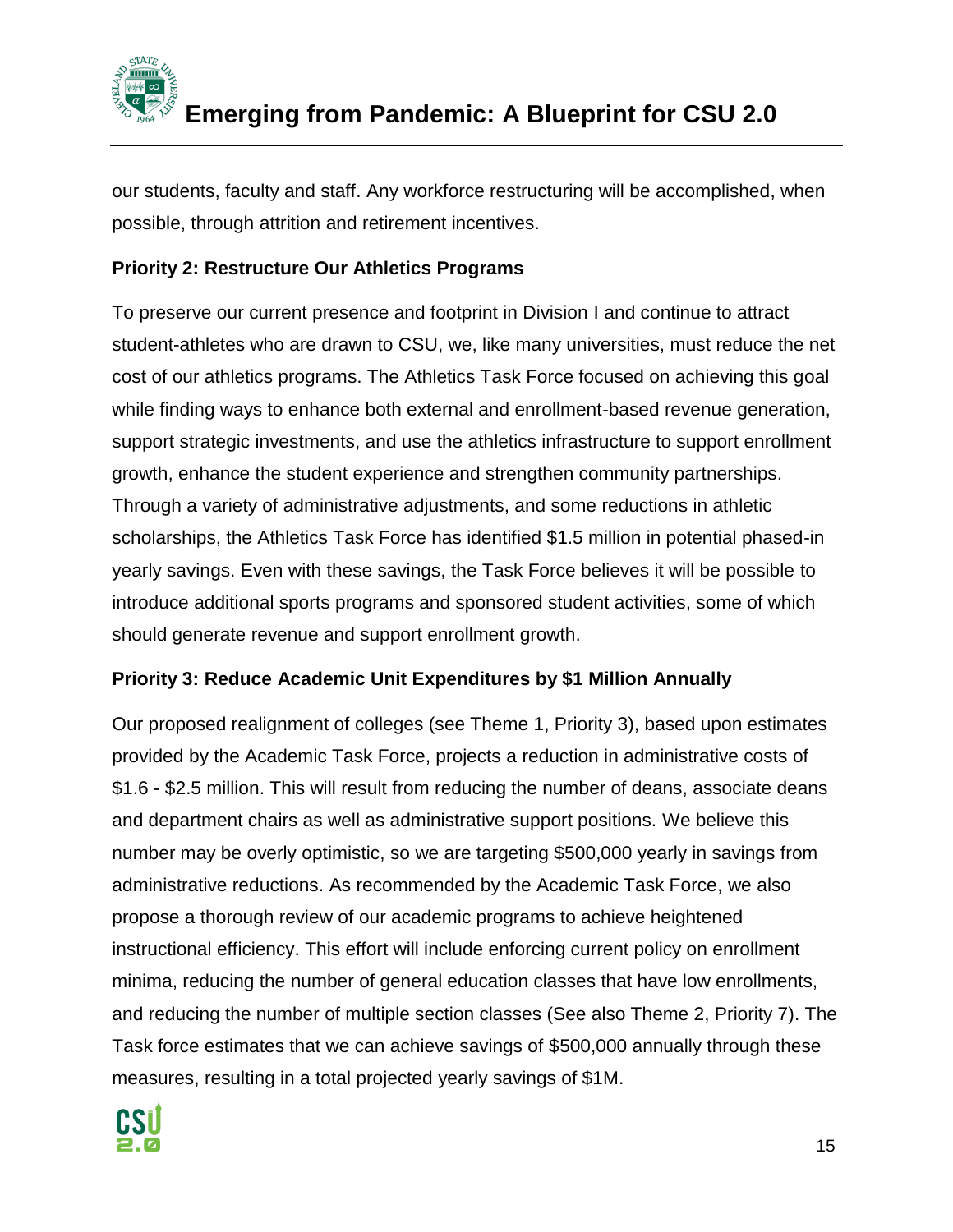

# **Priority 4: Remake our Internal Financial Distribution Model**

Under the guidance of the CFO, the University will embark on a review of our resource allocation model to better align resource allocation decisions with Dean/VP goals and objectives. Under our current, fairly centralized financial distribution model, there are few incentives for deans and vice presidents to grow their respective operations and receive more university resources to invest in faculty and staff.

# **Priority 5: Invest Savings from Sustainability Measures to Strengthen Campus Community**

The primary goal of cost saving measures and a redesigned financial distribution model is to make revenue available to invest in our programs and services. The preceding sections of this document identify a comprehensive set of investments we plan to make as part of CSU 2.0, especially improving student support services and investing in faculty hiring, research and academic programs. We also wish to re-emphasize that a major goal of generating flexible financial resources is to improve faculty and staff salaries.

# **Priority 6: Foster Opportunities for Professional Growth for CSU Staff**

A major recommendation of the Diversity, Equity and Inclusion Task Force is to create opportunities for professional growth and advancement for CSU staff as a way to retain talent and strengthen the CSU community. The Task Force recommends creating partnerships with other educational and training organizations to supplement CSU's own capacities and proposes a pilot project in one department to demonstrate the potential of this idea.

# **Priority 7: Develop New Campus Master Plan**

Our plans for growing enrollments and faculty, enhancing the student residential experience, expanding our research productivity, and providing facilities to support partnerships with other organizations and with our neighbors, all require major

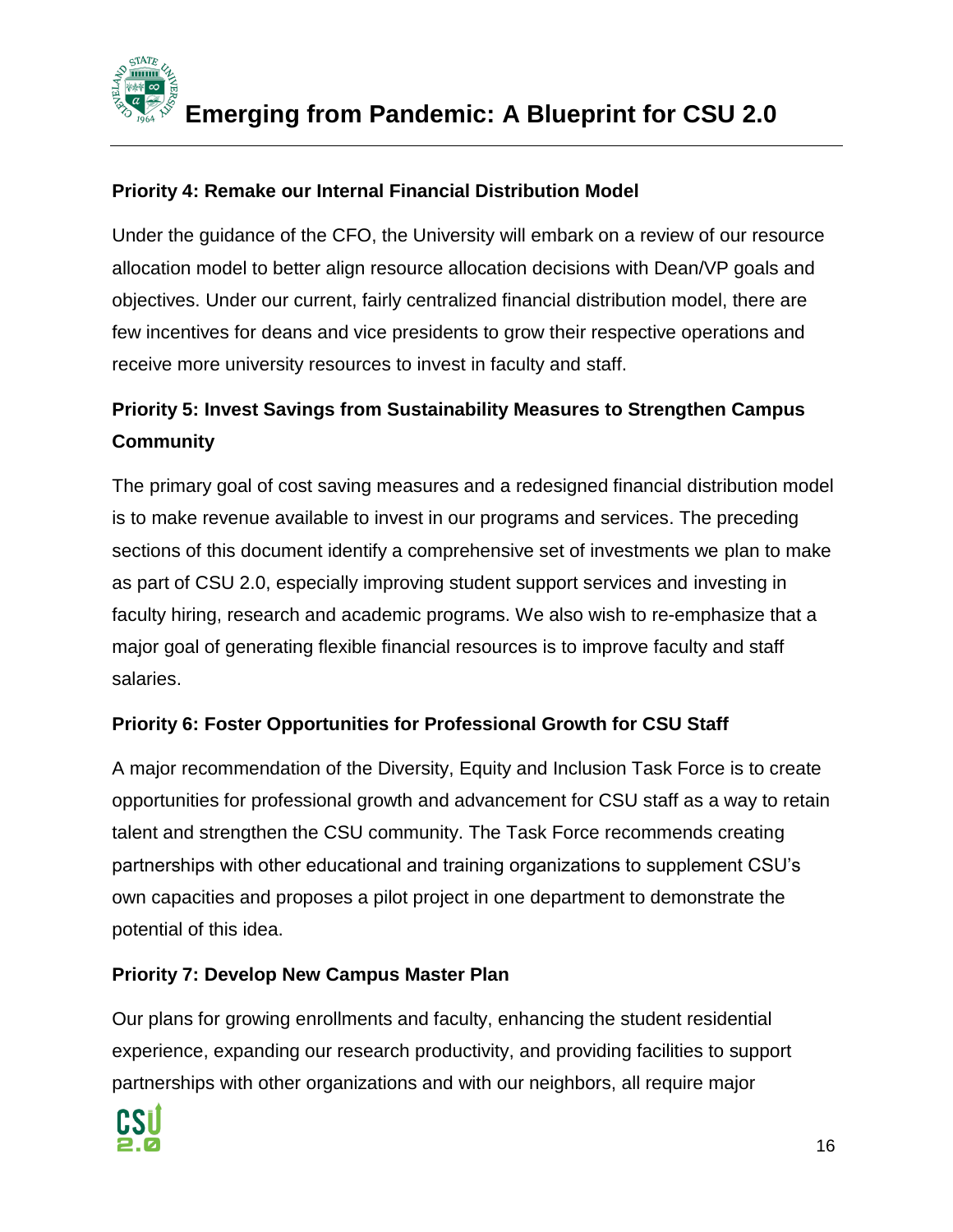

improvements in our physical facilities. An updated physical master plan must be the next step toward realizing those aspirations. Our goal is to create the post-pandemic urban campus of the future, a fully integrated, city-connected campus experience to include expanded residential facilities (See Theme 2, Priority 3), public private partner connection spaces (See Theme 3, Priority 5), and additional research labs (See Theme 1, Priority 2).

# **Priority 8: Capital Campaign**

In addition to the fundraising efforts mentioned in this document, including funds to expand our student success coaching model, the university plans to mount a major capital campaign during the 2023-2025 period.

# **Conclusion**

Accomplishing the goals summarized in this document will require change for all of us. But these changes will help more of our students succeed, enhance our productivity in research and creative activity, and increase our contributions to Cleveland and the region. All of this is implicit in our aspiration to be one of the nation's leading public urban research universities. We have the talent on our faculty and staff. We have a beautiful and well-located campus in the heart of Cleveland. The city itself is an ideal location where many students will choose to attend college in the coming years. Cleveland is the economic driver for the region and the state. It helps us draw students not only from Ohio but from the nation and the world because of the opportunities it provides for internships, co-ops and post-graduation employment. Its multiple attractions as a place to live, work and raise a family also help us recruit faculty and staff.

**And we have reason to believe in ourselves.** At a time when many colleges and universities have struggled to survive the pandemic, we have emerged as a stronger institution than we were two years ago. Our fall 2020 enrollments are among the

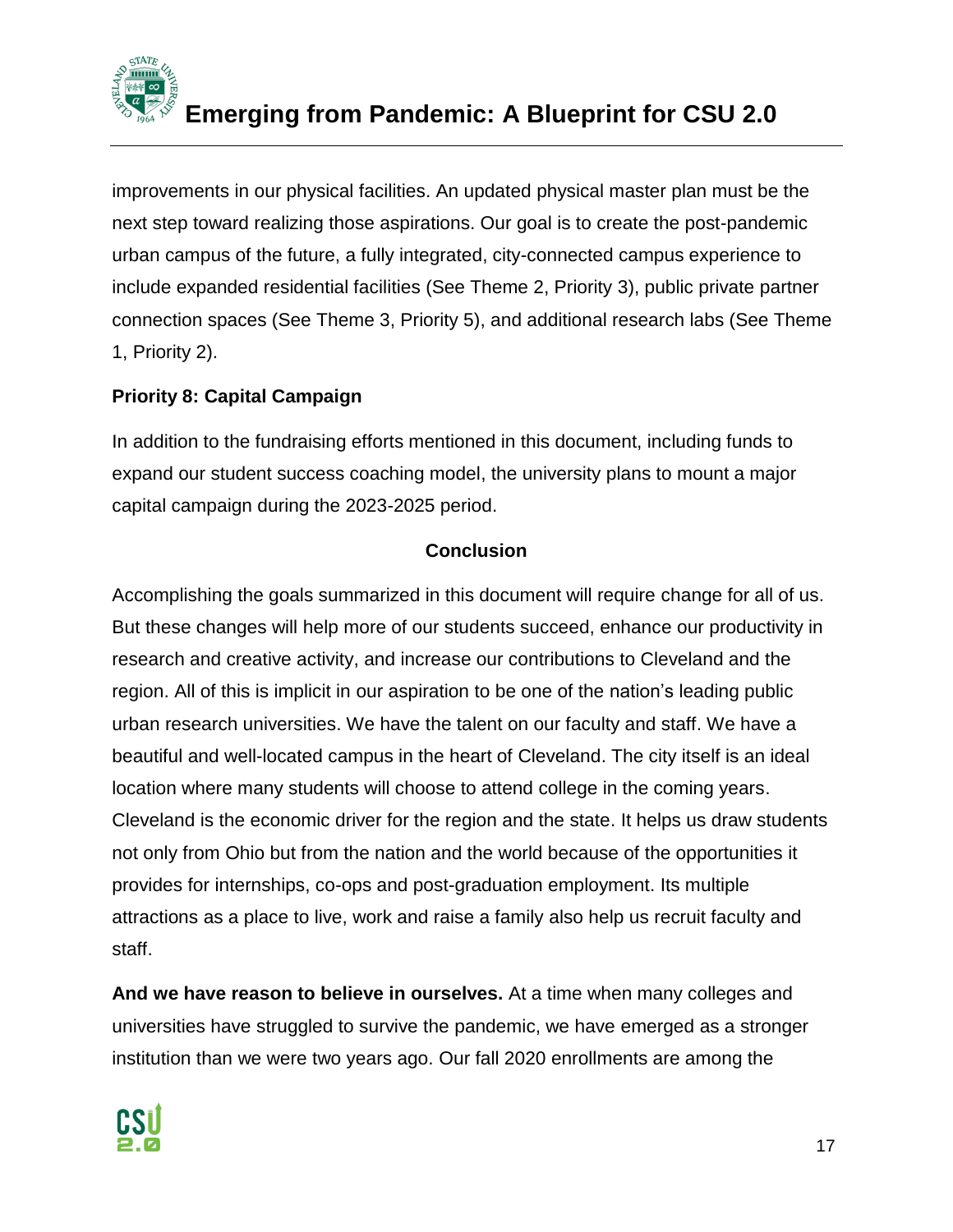

strongest in the state, ranking fourth among Ohio's 14 public universities. Freshman applications are up 19%. Our spring 2021 graduate enrollments are the highest ever. First-year retention rates are up 6%. We have attracted significant state support and been asked to help lead one of the state's most important economic development initiatives. Our financial reserves are strong. We have significantly reduced a projected FY 21 budget deficit, and we have continued to hire full-time faculty despite the pressures of the pandemic. Our aspirations are high, but we launch CSU 2.0 on a strong foundation. What is needed now is for the University community to help us finalize, advance, and implement CSU 2.0 based on this document and then, beginning with the 2021-22 academic year, to work together to realize our ambitious goals.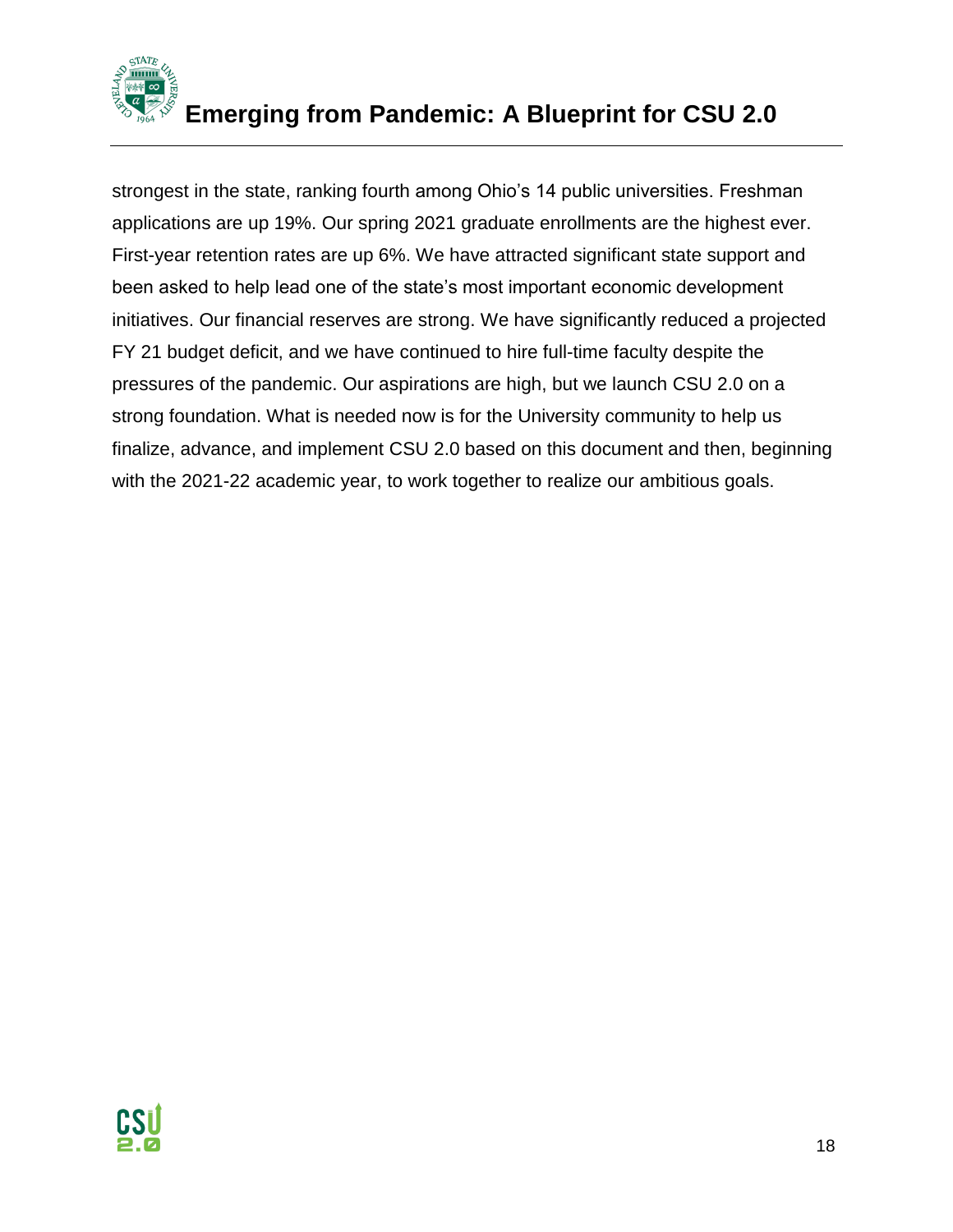

# **Appendix A**

# **CSU 2.0 Task Force Membership**

#### **Academic**

**Leads**:

Jianping Zhu, Ph.D., Provost

Bob Krebs, Ph. D., Faculty Senate President-elect

# **Membership**:

Cheryl Bracken, Ph.D., Interim Vice Provost for Faculty Affairs

Jeff Karem, Ph. D., Chair and professor, College of Liberal Arts and Social Sciences

Jose Mendez, previous Campus Activities Board Vice President

Anne Nelson, Assistant Dean, Monte Ahuja College of Business

Joan Niederriter, Ph. D., Associate Professor, School of Nursing

Megan Rubado, Ph.D., Assistant Professor, Urban Studies

Hana Shaheen, SGA Vice President

Jonathan Wehner, VP Enrollment Management & Student Success

Crystal Weyman, Ph. D., Professor and Chair, College of Sciences and Health **Professionals** 

Chansu Yu, Ph.D., Professor, Washkewicz College of Engineering

Sajit Zachariah, Ph. D., Dean, College of Education and Human Service

# **Growth and Innovation**

#### **Lead**:

Forrest Faison, M.D., Sc.D. (hon), FAAP, Senior Vice President for Research, Innovation, and Health Care Strategy

# **Membership:**

Arlindo Ahmetaj, Previous SGA Treasurer, Graduate Student

Tachelle Banks, Ph. D., Associate Dean and Professor, College of Education, Health and Human Services

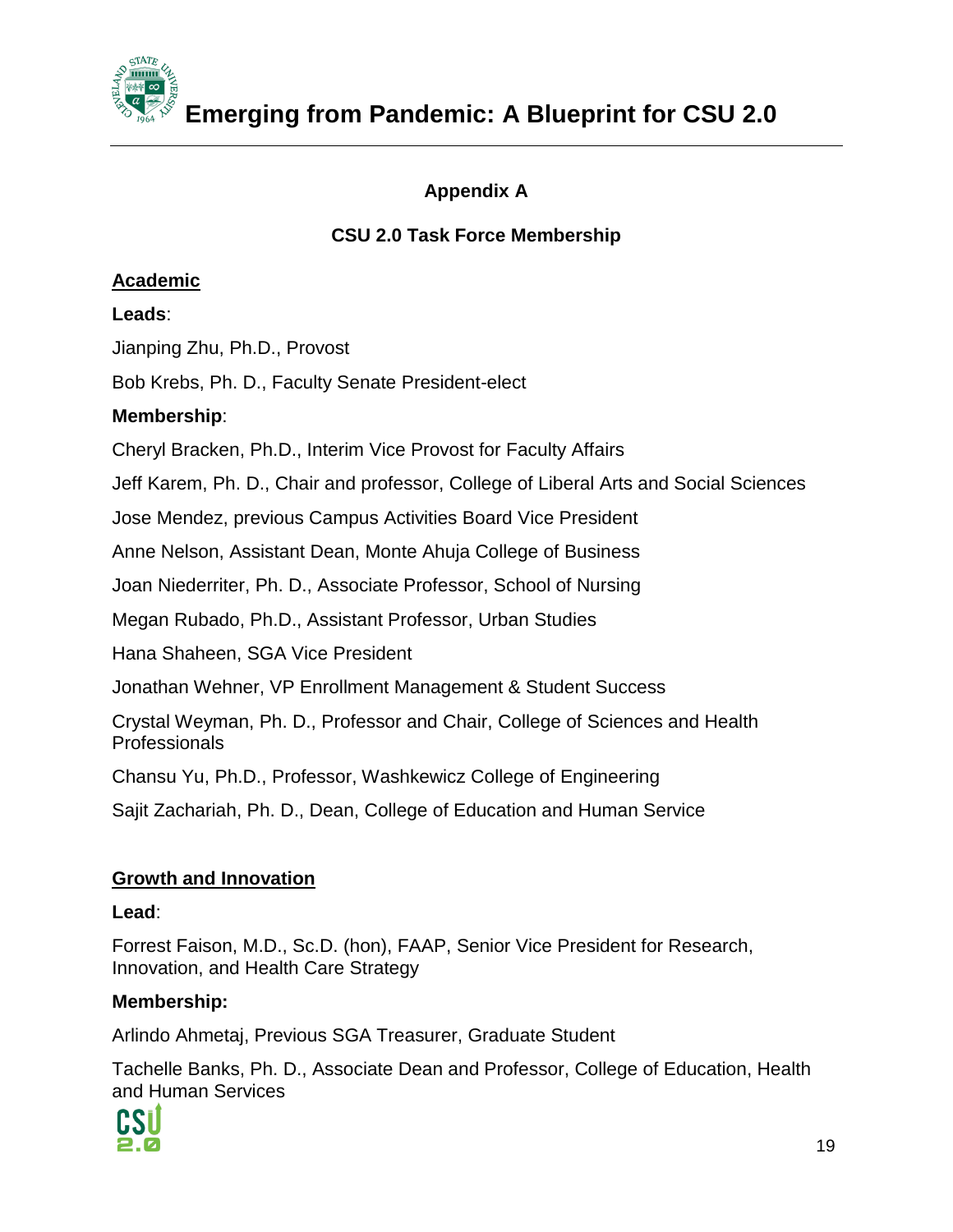

Natalie Bubnick, SGA Senator, College of Engineering

Brian Davis, Ph. D., Associate Dean and Professor, College of Engineering

Patty DePompei, President UH Rainbow Babies & Children's Hospitals and MacDonald Women's Hospital, CSU Trustee

Beth Domholdt, Ed.D., Director and Professor, College of Sciences and Health Professional Sciences

Lee Fisher, J.D. M.N.O., Dean, Cleveland-Marshall College of Law

Craig Foltin, D.B.A., Assistant Professor, College of Business Colette Hart, Senior Director, College of Business

# **Athletics**

#### **Leads**:

Scott Garrett, Director Athletics

Michael Alden, Principal for MRJ Advisors, LLC and former Director of Athletics at University of Missouri

#### **Membership**:

Jeff Bolt, Ph.D., Associate College Lecturer, College of Arts and Social Sciences

Tyler Jones, Deputy Director of Athletics

Timeka Rashid, Ph.D, Assistant VP, Inclusive Student Engagement

Rob Kleidman, Ph.D., Faculty Athletics Representative

Andy McCartney, Visiting committee chair/community rep

Karen McIntyre, D.P.T., Incoming chair faculty senate athletics committee

Halle Schoen, CSU SAAC Chair (student-athlete)

#### **Diversity and Inclusion**

#### **Leads**:

Ronnie Dunn, Ph.D., Interim Chief Diversity and Inclusion Officer Peggy Zone Fisher, President and CEO, The Diversity Center of Northeast Ohio

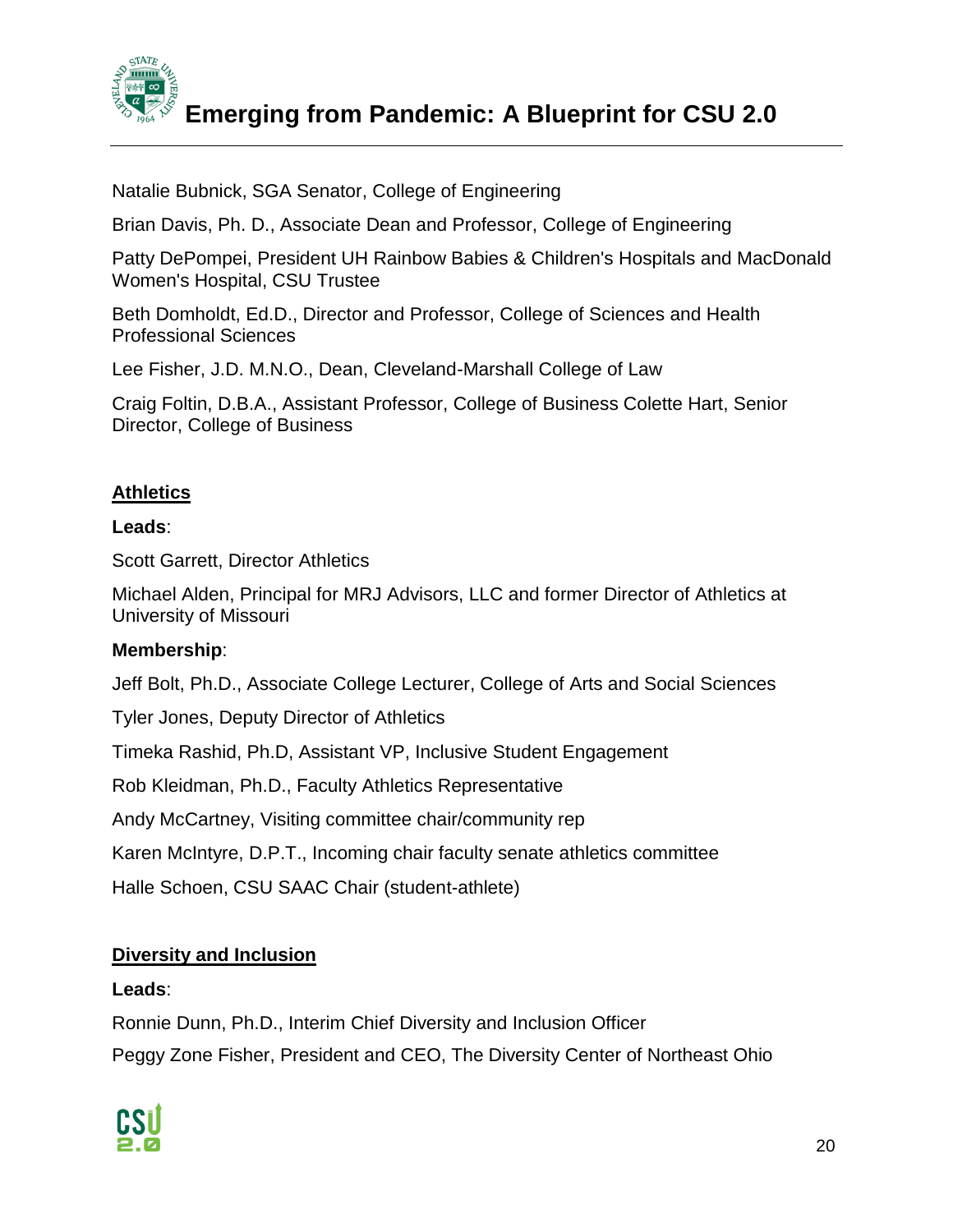

#### **Membership**:

Renee Betterson, Student Government Association President Monica Brown, The Cleveland Foundation Sandra English, Senior Manager, Center for Engineering Experiential Learning Kaila Johnson, Diversity Center of NEO Rachel Lutner, J.D., Director, Office for Institutional Equity and Title IX Coordinator Janterria Matthews, M.Ed., DNP, Clinical Assistant Professor, School of Nursing Jarrett Pratt, M.Ed., Director of Student Success, Office of Inclusion & Multicultural **Affairs** Timeka Rashid, Ph.D., Assistant Vice President, Inclusive Student Engagement Adebimpe Adedipe, Ph.D., APRN, CNS, Undergraduate Program Director/Assistant Professor, School of Nursing Michael Baumgartner, Ph.D., Associate Professor, Music Cheryl Bracken, Ph.D., Interim Vice Provost for Faculty Affairs Matthew Green, J.D., LL.M., Associate Professor, College of Law Michele Heath, DBA, Assistant Professor, Monte Ahuja College of Business Julia Philips, Ph.D., Associate Professor and Director of Doctoral Studies Antonio Medina-Rivera, CLASS Sandra Hurtado Rua, Ph.D., Assistant Professor of Mathematics Jeffrey Bowen, M.B.A., Assistant College Lecturer, College of Urban Affairs Mittie Jones, T Ph.D., Interim Director, The Diversity Institute Celeste Ribbins, MA, CDP, Director for Administration, Diversity, Inclusion, and University Engagement Yan Xu, Ph.D., Professor of Chemistry Mr. Tyler Jones, Deputy Director of Athletics for External Operations Liz Lehfeldt, Ph.D., Dean of the Jack, Joseph & Morton Mandel Honors College Donna Schultheiss, Ph.D., Associate Dean, College of Graduate Studies

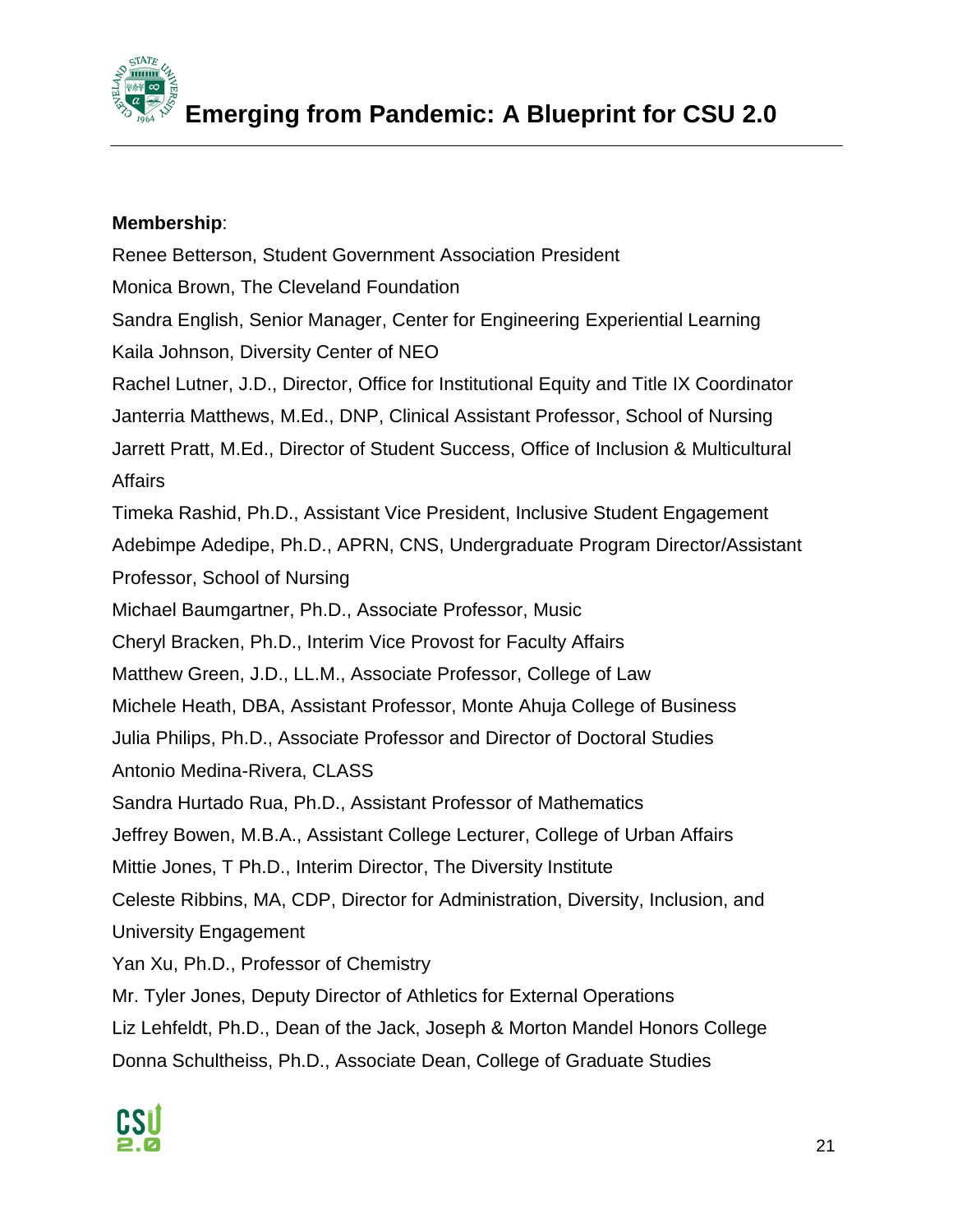

Valerie Wright, Ph.D., Associate Professor and Co-Director of Criminology Department David Elliott, Research Associate Raouth Kostandy, School of Nursing Bill Kosteas, Ph.D., Associate Professor of International, Labor and Development Economics Deirdre Mageean, Ph.D., Professor of Urban Studies Reginald Oh, J.D., LL.M, Professor of Law

#### **Administrative**

#### **Leads**:

Jeanell Hughes, VP Administration/Chief of Staff

Michael Biehl, Sr. VP Finance and Administration

#### **Membership**:

Ben Baran, Ph.D., Assistant Professor, College of Business

David Bruce, Chief Information Officer

Susan Carver, Ph.D., Assistant Dean, College of Education

LaJuan Flores, M.Ed., SPHR, Associate Director, Office for Institutional Equity

Jody Milkie, Administrative Operations Manager, College Liberal Arts and Social **Sciences** 

Nick Petty, Director Undergraduate Inclusive Excellence

David Pratt, Associate Vice President, Advancement

David Reynolds, Senior Vice President, Key Bank, CSU Trustee

Allyson Robichaud, Ph. D., Dean, College of Liberal Arts and Social Sciences

Jeremiah Swetel, Executive Director Facilities Service